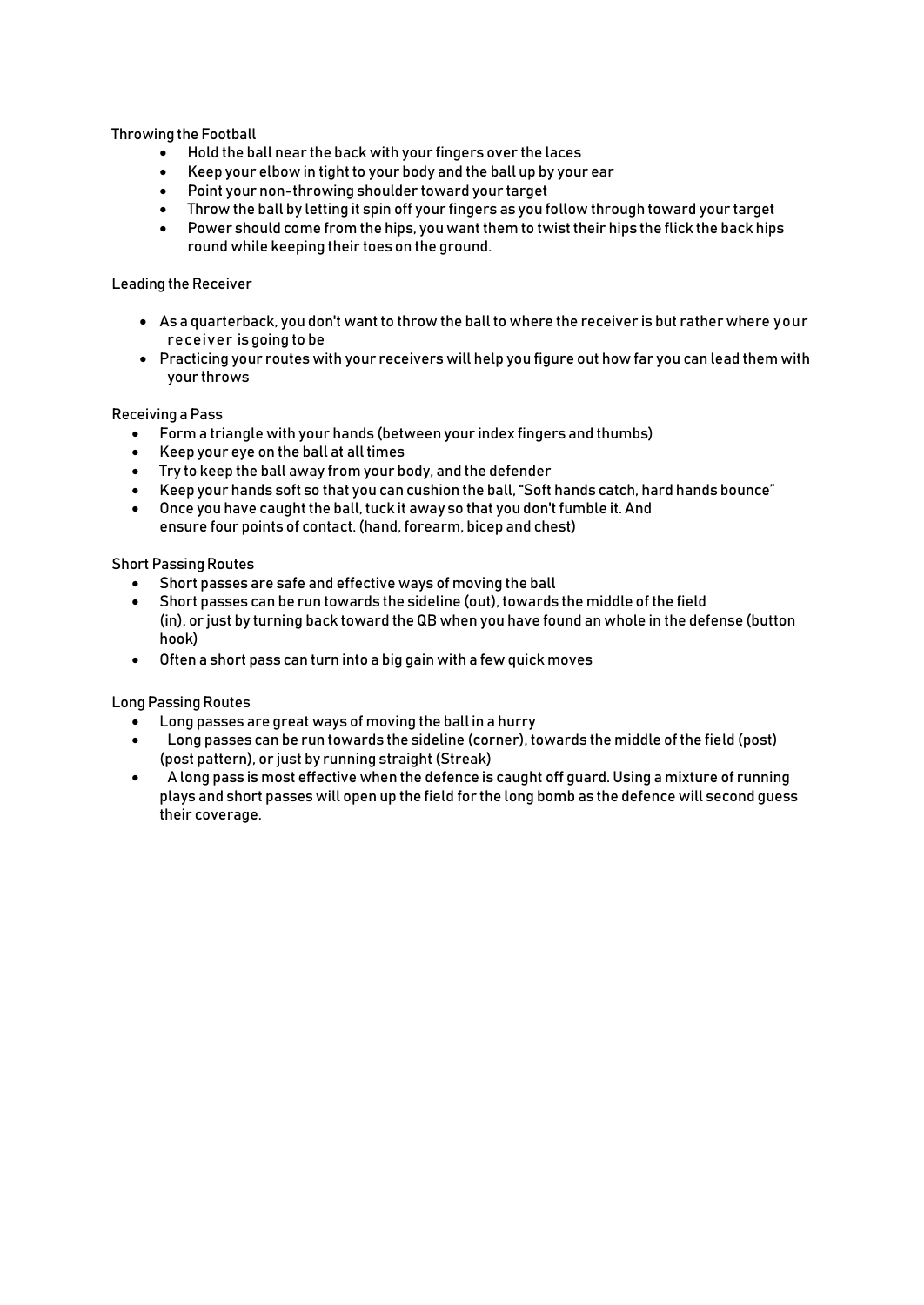# Warm-Up Drill: "Jingle-Jangle"

This is a good way to begin practice. After a short stretching period, this drill gets players loose and warmed up, while also helping them practice their agility and footwork. Purpose: Improve balance, footwork, and change of direction. Drill Out:

- Place cones at corners of 15-yard square. Line up players at one corner of square. Players then:

- 1. sprint to first cone
- 2. side-step to second cone
- 3. backpedal to third cone
- 4. sprint back to beginning of line.

Throw a football to each player as he or she finishes the drill. Repeat drill to other side after everyone has had a turn.

## Drill: Centre QBExchange

Purpose: To develop proper snapping technique.

Organization: Set out a 20 x 20-yard area. Divide teams into even groups and place in even lines. Place cones in middle of drill four yards apart. One football per team; the entire class can participate. Drill Outline:

- This is a relay race.
- The quarterback (A) and centre (B) on each team start the race.
- The centre (B) snaps directly to the QB(A). The centre will stand still while the QB runs to the next cone.
- The previous(A) snaps to (B), then (B) snaps to (A) and so on, until course is completed.
- The race is continued until each participant gets a turn.

Key Coaching Points: Centre must place the ball on the ground before snapping.

#### Drill: Running With The Ball

Purpose: To develop running skills and avoid having the flag pulled.

Organization: Set out a 40 x 40-yard area. Place cones 2 yards apart to simulate a mini-end zone. Recommended for six pairs of players, the maximum number of kids is 20. If cones are not available, marks on the ground or floor, t-shirts, or tape can be used. Balls are optional. Drill Outline:

- Pair players up-one as a RB and one as a DB. The DB is in back of the RB and chasing the RB from behind.
- RB's should carry a football (if available).
- Each RB starts off on the end line at either side of the playing area.
- The DBs start 5 yards behind the RBs.
- On the coach's whistle, the RBs attempt to cross through the mini-end zones without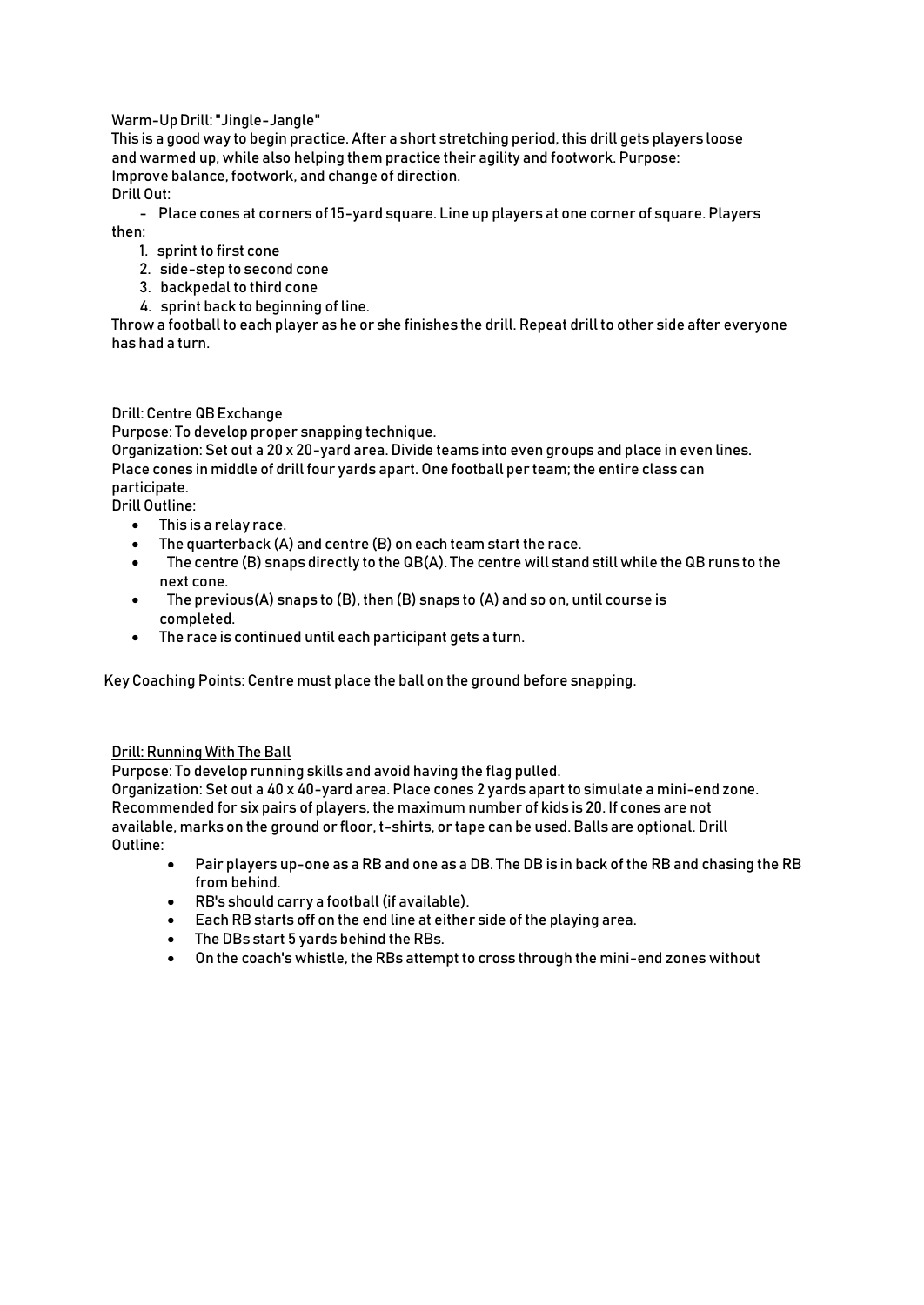getting their flags pulled by the pursuing DBs.

- The DB must chase the RB.
- Both flags are pulled, RB is out. If one flag pulled, the RB keeps going.
- Any end zone can be crossed and there is no order in which the end zones have to be crossed.
- The drill lasts 45 seconds and then you switch RB's to DB and DB's to RB.

Progression: Shorten time to 30 seconds. Key Coaching Points:

- RBs run plays with their heads up.
- DB watches the movement of RB's hips, not his/her head or shoulders.

### Drill: Passing & Receiving

Purpose: To develop running, passing, and receiving skills.

Organization: Set out a 20 x 20-yard area and divide the team into even groups. Set cones 5 yards from each end line and 10 yards apart. Each team requires one football so the entire team can participate.

Drill Outline:

- This is a relay race.
- The object is for QB 1 to pass to WR1, who has run to cone (A)to catch the ball.
- The second participant in line is WR 2.
- WR 2 runs to cone (B) and repeats the drill.
- The drill is repeated until every participant has a turn.
- If the ball is dropped, the WR picks it up and continues with the drill.

Key Coaching Points:

- WR must stop and completely turn around giving the QB a big target.
- WR must give a solid handoff to the QB when returning to line.
- After each relay race, a WR becomes the new QB.

#### RunAroundCones

This is a simple drill that helps develop ball carrying skills and coordination. Divide your team into 2-3 groups. Each group lines up in a straight line. Set up cones every 3 yards (3-4 cones per group should be fine for this age group). Then on the coach's command, have the first player in each group run around the cones. You can make this drill into a relay race, the first team to finish running through the cones wins the game.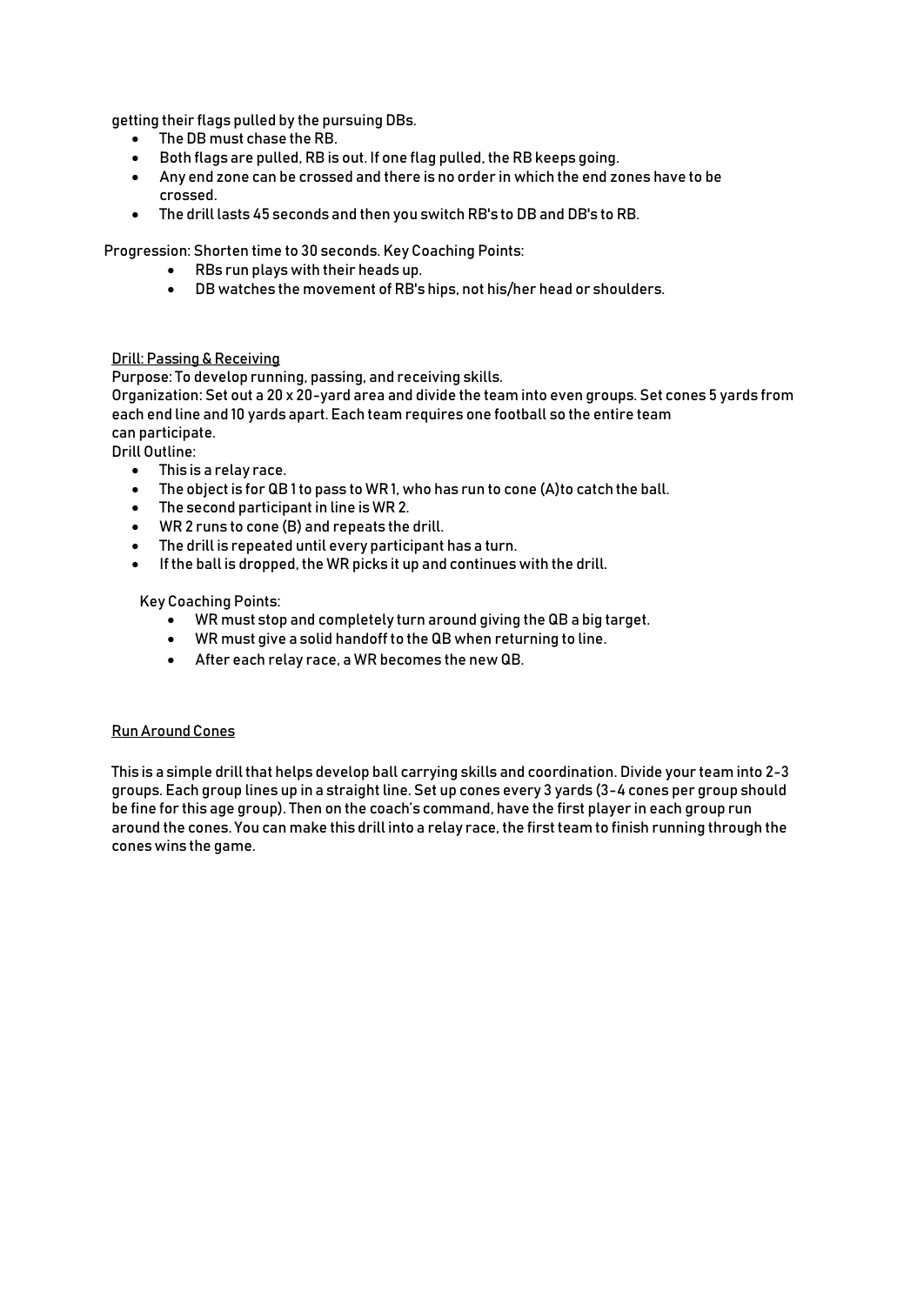**Team Hand-Off Relay** 



#### Team Hand-off Exchange

With this drill, you can have a number of players work on the proper way to give and receive a hand-off. Divide your players into 2 lines approximately 20 yards away from each other.

A player from one line starts with the ball. On the coach's whistle, the player with the ball races down field (maintaining the proper grip on the football). Once the player reaches the 1st player in the other line, the player with the ball hands the ball off to that 1st player. That player is now the ball carrier and races down field towards the other line. Emphasize holding the ball properly when running, good hand-off exchange (hand-off acceptance target, and good hand-offs into target). This is a great drill to use if you are employing reverse, double or triple reverse plays that rely on a smooth handoff to be effective.

## **Flag Sweep Drill**

It's great to get your running backs running close to full speed when they take the hand-ff from the QB, making it much easier for them to begin eluding defenders from the start. In this drill, have a center, a QB and a line of running backs wide left or wide right. On the snap, the running back takes off toward the QB and accepts the hand-off using proper technique and sweeps wide then turns it upfield. Add cones for the RB to get through and a defender

or two to simulate game play. Rotate positions on every play.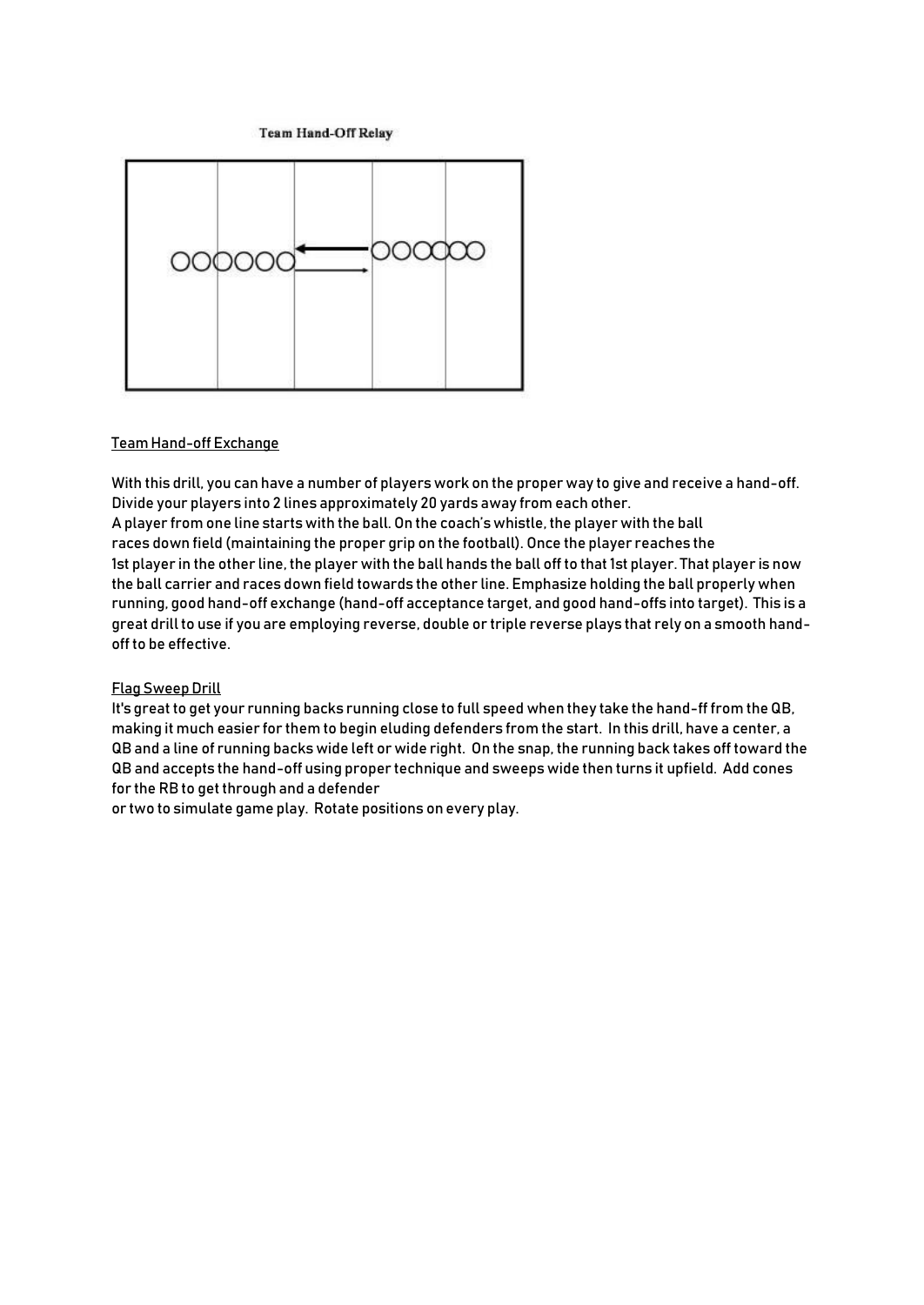### Don't Sweep Too Wide Drill

While one of a Running Back's goals is not to be tackled, the more important goal is to gain yardage and score. Many young players only concentrate on not getting tackled and run in an East and West direction and then finally running out of bounds for no gain. This happens quite often when a sweep play is called. To avoid having the RB bow out a sweep too wide, practice this drill. Set up a pair of cones just outside of where the Tight End would line-up. This is the area that the runner should run through. At the snap ofthe ball, the QB will hand-off to the RB who will then cut up field and through the cones. Add another set of

cones a few yards apart about 5 yards down field and put a defender there – the RB needs to get through the cones without having his/her flag pulled by the defender. Rotate positions.

Three on Two Running Drill



This is a really effective drill that gets 5 plays at a time involved and in a game situation - simulating a running play. For this drill, on offense you will have a center, a QB and a RB and on defense (1 Lineman and 1 Linebacker). Set up 2 pairs of cones a few yards apart, about 5 yards down field from the line of scrimmage, one pair left of center and one pair right of center - these are the areas that the Running Back needs to run through. This is a great way to practice the Center/QB exchange, the QB/RB exchange (mix it up, left and right) and pursuing the ball carrier and flag pulling. You can have 2 of these drills going on at the same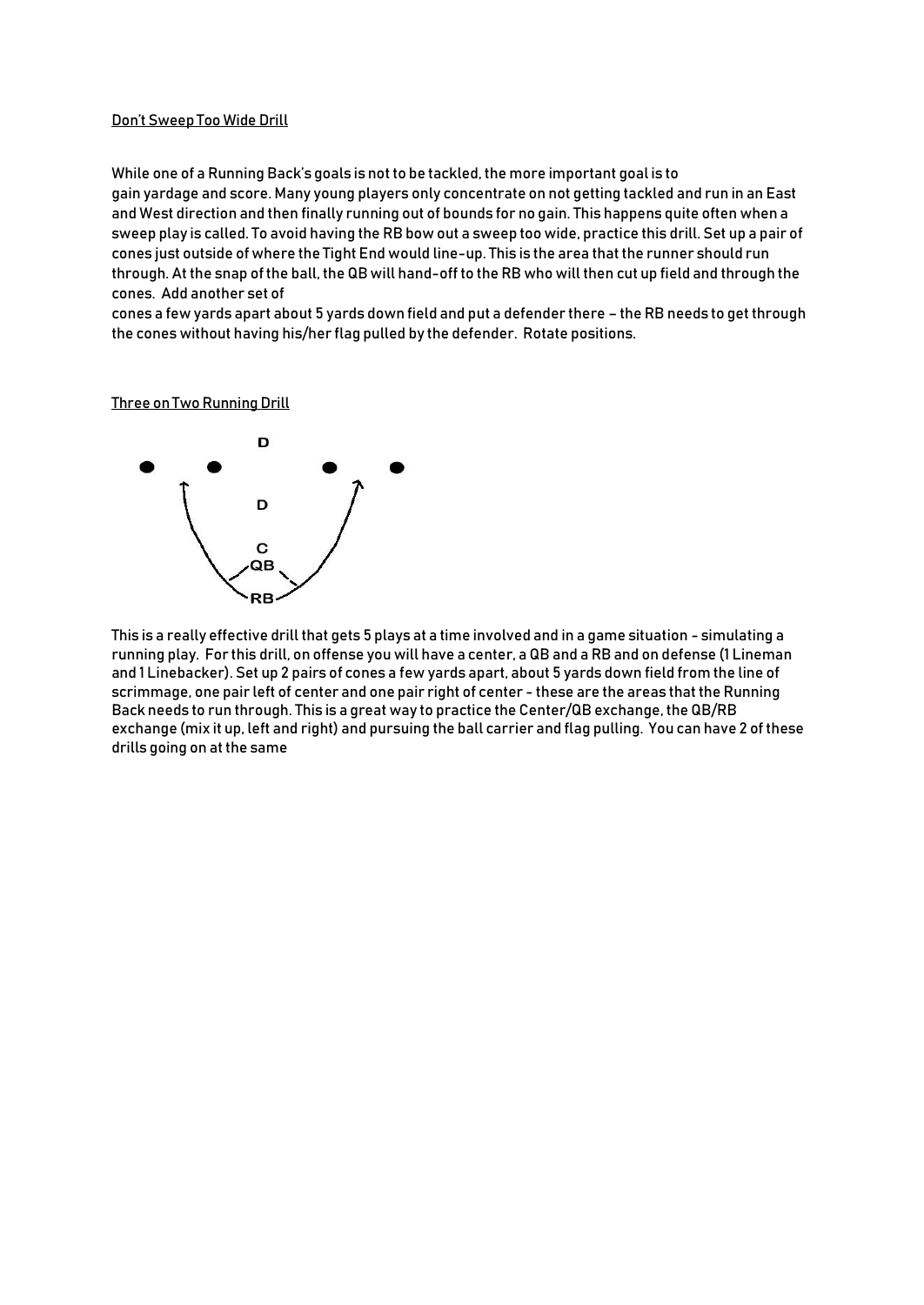time so that everyone on the team is involved. Have your Running Backs line-up in their proper stance and in their proper position in the backfield (approximately 3-5 yards back). The QB should call outthe signals, move and pivotin the correct direction and hand the ball off to theRB. The RB should have a proper hand position so as to correctly accept the hand- off. The QB should make sure that he firmly puts the ball into the RB's target area. Then, it's up to the RB to try to getthrough the designated cones before the 2 defenders pull his/her flag. After each play, rotate the positions.

## QB3 Step Drop, Roll-Out Drill

The first step towards a successful pass is the proper QB drop-back and set-up. In this drill have your QBs receive the snap from the Centre, drop back 3 steps and setup in the proper throwing stance. After the QB sets up correctly and has the proper footwork, add a Receiver and have the QB throw a pass to the Receiver. As skills develop, add a defensive back to cover the receiver and a defensive rusher to rush the QB, simulating game

situations. Practice the 3 and 5 Step Drop Back as well as the Roll-Out Right and Roll-Out Left.

# Out of the Back Field Receiving Drill

The Running Back can also be used as a Receiver. The short pass to the Running Back coming out of the back field can be a very effective play. For this you will have 1 or 2 QBs throwing to 1 or 2 groups of RBs. The QB will go through the signals and fake a hand-off to

the Running Back. After the fake, the QB will set up for a pass down field, the RB will then run a "flare" pattern into the "flat" (around the line of scrimmage by the side-line). The QB will then throw a pass to the RB. Emphasize the importance of the fake hand-off, the QB's look down field and then the pass to the RB. Apair of cones 5 yards down field that the receiver has to run through and a defender or two to pull their flags, creating a game like situation.